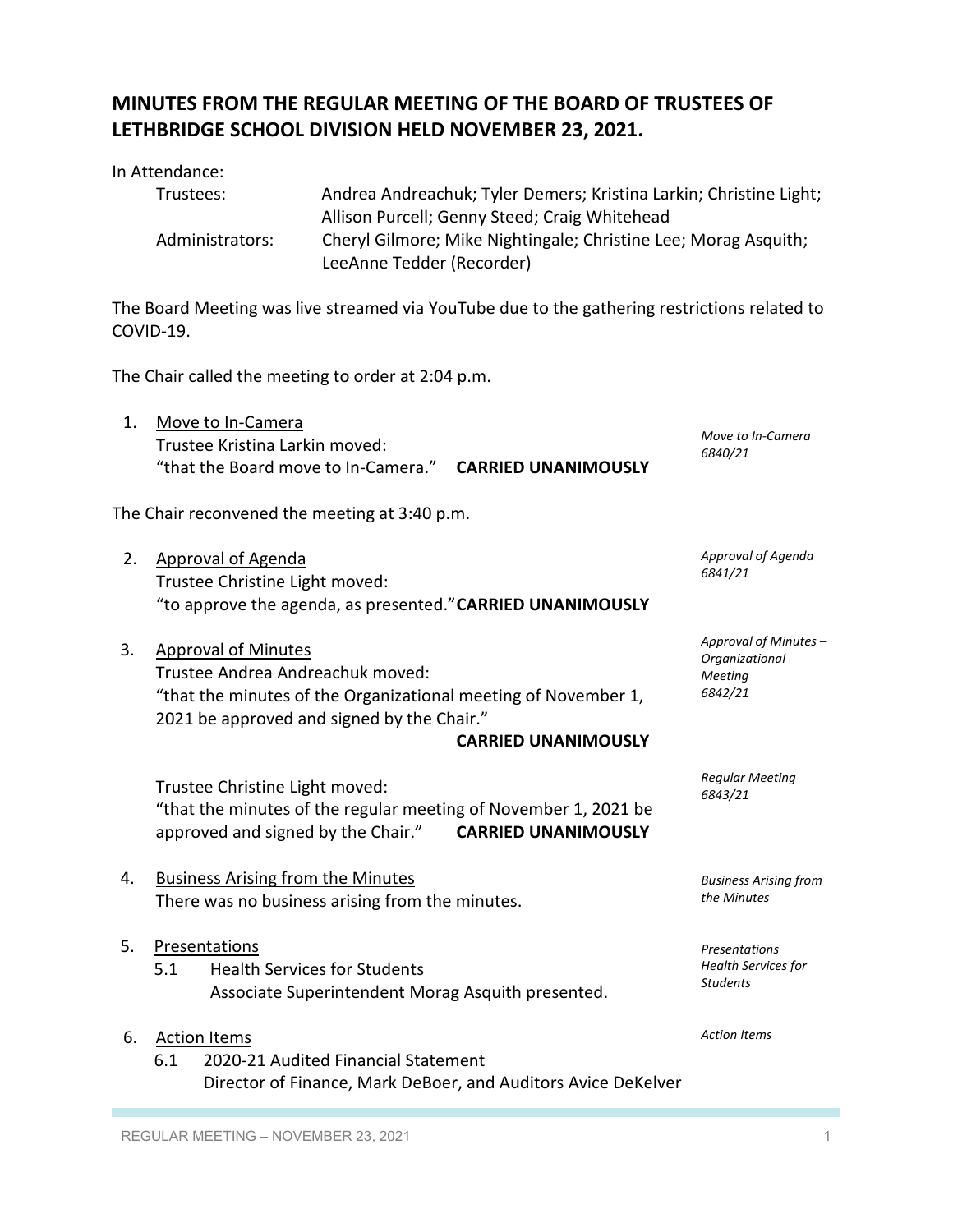|                     | Trustee Craig Whitehead moved:<br>"that the Board approve the Audited Financial Statements for<br>the 2020-21 fiscal year, as presented."                 | <b>CARRIED UNANIMOUSLY</b> | 2020-21 Audited<br><b>Financial Statement</b><br>6844/21 |
|---------------------|-----------------------------------------------------------------------------------------------------------------------------------------------------------|----------------------------|----------------------------------------------------------|
| 6.2                 | 2021-22 Budget Update<br>Director of Finance, Mark DeBoer, reviewed the Budget<br>Update.                                                                 |                            |                                                          |
|                     | Trustee Andrea Andreachuk moved:<br>"to approve the Budget Update for the 2021-22 fiscal year, as<br>presented."                                          | <b>CARRIED UNANIMOUSLY</b> | <b>Budget Update</b><br>6845/21                          |
| <b>Public Forum</b> |                                                                                                                                                           |                            | <b>Public Forum</b>                                      |
| 6.3                 | <b>Division Assurance Results Report</b><br>Superintendent Cheryl Gilmore reviewed the report and<br>thanked Division leadership for their contributions. |                            |                                                          |
|                     | Trustee Christine Light moved:<br>"to approve the 2020-2021 Assurance Results Report, as<br>presented."                                                   | <b>CARRIED UNANIMOUSLY</b> | 2020-21 Assurance<br><b>Results Report</b><br>6846/21    |
| 6.4                 | <b>Policy Review</b><br>The Board reviewed Policies 402.8.2 Medical Examinations and<br>403.2 Employee Resignations.                                      |                            |                                                          |
|                     | Trustee Craig Whitehead moved:<br>"that the Board accept Policy 402.8.2 Medical Examinations, as<br>amended."                                             | <b>CARRIED UNANIMOUSLY</b> | Policy 402.8.2 Medical<br>Examinations<br>6847/21        |
|                     | Trustee Craig Whitehead moved:<br>"that the Board accept Policy 403.2 Employee Resignations, as<br>amended."                                              | <b>CARRIED UNANIMOUSLY</b> | Policy 403.2 Employee<br>Resignations<br>6848/21         |
|                     | Trustee Craig Whitehead moved:<br>"to extend the meeting past 6:00 p.m."                                                                                  | <b>CARRIED UNANIMOUSLY</b> | Meeting extended<br>past 6:00 pm<br>6849/21              |
|                     | Meeting suspended at 5:45 p.m.<br>Meeting reconvened at 5:52 p.m.                                                                                         |                            |                                                          |

and Will ZoBell reviewed the financial statements.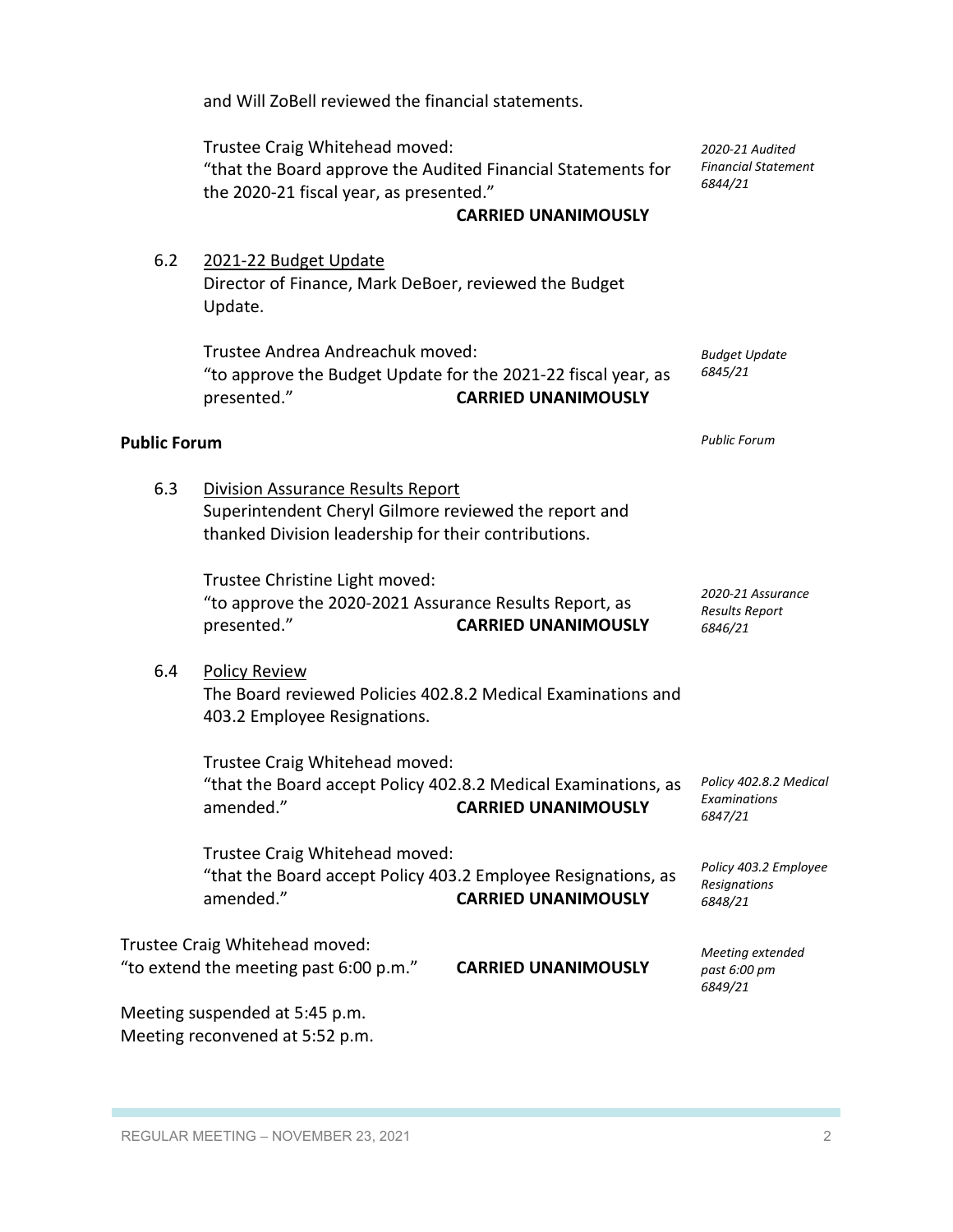6.5 Voluntary Retirement

Associate Superintendent, Human Resources, Mike Nightingale reviewed the details included in the agenda.

Trustee Christine Light moved:

"that the Board extend the Voluntary Retirement opportunity to employees who qualify to collect a pension and are members of the Alberta Teachers' Retirement Fund or Local Authorities Pension Plan (CUPE 290, CUPE 2843 and non-union employees). Employees intending to access this opportunity will be required to notify the Division in writing, per the process outlined by the Division by December 17, 2021 and submit a letter of retirement effective January 31, 2022. These employees will be offered a temporary contract effective February 1, 2022 – June 29, 2022 (or the end date as per the appropriate employee calendar)." **CARRIED UNANIMOUSLY**

*Voluntary Retirement 6850/21*

6.6.1 Superintendent Evaluation Committee

Terms of Reference dates will be updated to 2022.

Trustee Craig Whitehead moved:

"that the Superintendent Evaluation Committee composition be changed to the whole Board." **RESCIND**

Trustee Craig Whitehead moved: "that the Board send Policy 301.3 to Policy Advisory Committee to discuss whether or not the whole Board should be on that committee." **CARRIED In Favour:** Craig Whitehead, Kristina Larkin, Genny Steed, Andrea Andreachuk, Allison Purcell **Opposed:** Tyler Demers, Christine Light

Trustee Craig Whitehead moved: "that the Board approve the updated Superintendent Evaluation Committee Terms of Reference."

#### **CARRIED UNANIMOUSLY**

## 6.6.2 Terms of Reference and Numbers of Appointed Trustees

Trustee Craig Whitehead moved: "that the Board approve that we send to the Policy Advisory Committee the following changes, Policy 204.1 that any committee that has one trustee and an alternate be changed to two trustees with no alternate - Policy Advisory Committee, Indigenous Education, Poverty Intervention Committee and

*Superintendent Evaluation Committee Policy 301.3 Evaluation Process for Superintendent of Schools 6851/21*

*Superintendent Evaluation Terms of Reference 6852/21*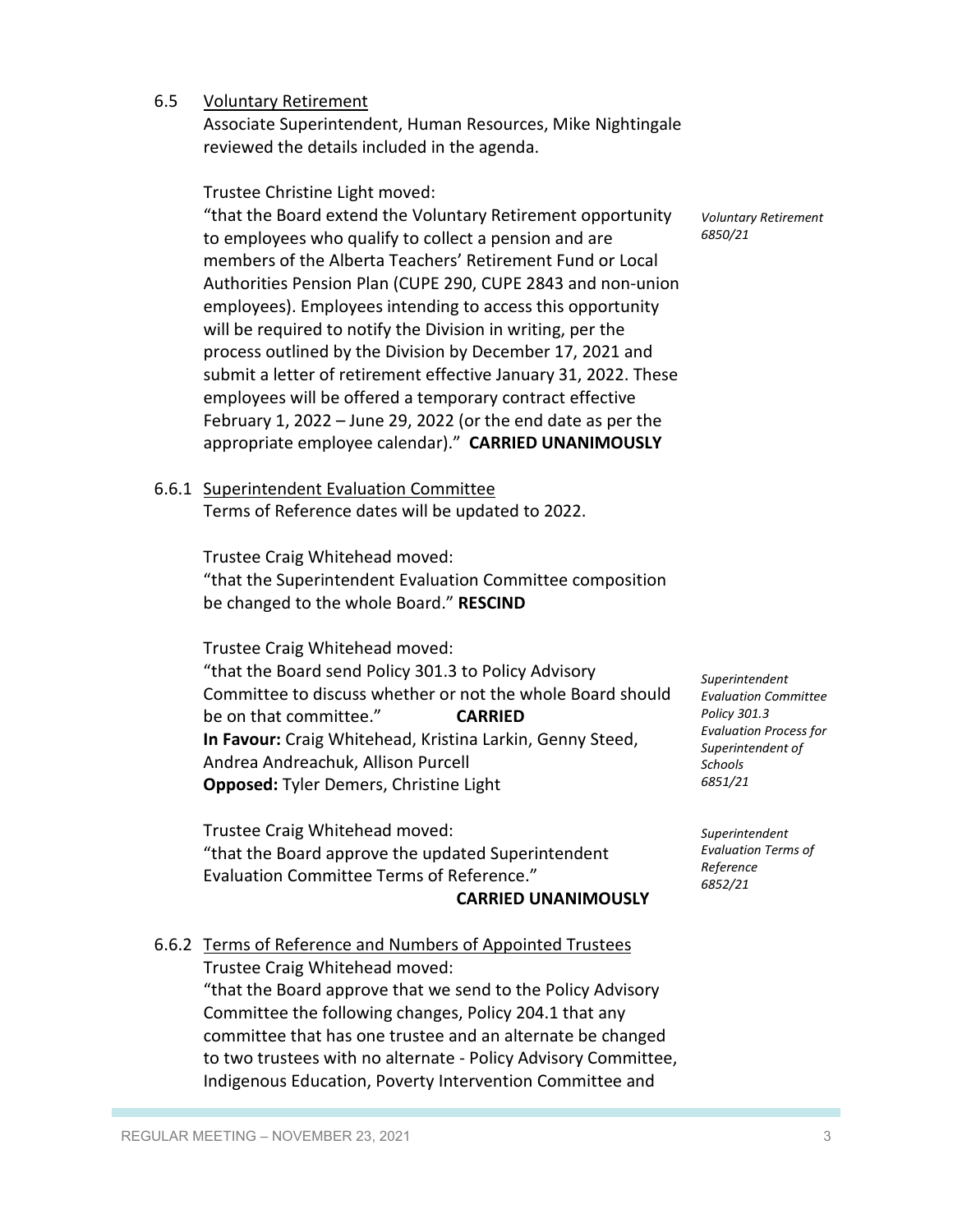REGULAR MEETING – NOVEMBER 23, 2021 and the state of the state of the state of the state of the state of the state of the state of the state of the state of the state of the state of the state of the state of the state of

Division Wellness Committee." **RESCIND**

Trustee Craig Whitehead moved: "that the Board look at the Committees at a Committee of the

Whole meeting and send recommendations to the Policy Committee."

Allison Purcell friendly amendment: "that we request the Division provide information on the rationale for the composition of the committees and bring that back to the Committee of the Whole on December 7, 2021."

### **CARRIED UNANIMOUSLY**

Meeting suspended at 6:50 p.m. Meeting reconvened at 7:00 p.m.

6.7 Advocacy – Bill 70 Inclusion of School Jurisdictions

Trustee Allison Purcell moved:

Andrea connected with her four schools.

"that the Board send correspondence to the Honourable Kaycee Madu requesting that a regulation be put into force that applies Bill 70 COVID-19 RELATED MEASURES ACT to all school divisions and schools across Alberta."

Friendly amendment:

7. Division Highlights

flag raising.

"discuss this at ASBA Zone 6 and send correspondence to the Honourable Kaycee Madu requesting that a regulation be put into force that applies Bill 70 COVID-19 RELATED MEASURES ACT to all school division and schools across Alberta."

### **CARRIED UNANIMOUSLY**

*Bill 70 Inclusion of School Jurisdictions*

*6854/21*

*Division Highlights*

*Terms of Reference composition historical* 

*review 6853/21*

Genny noted Senator Buchanan's Leadership Program. Craig will tour Fleetwood Bawden tomorrow and toured Wilson noting the new guitar program. Christine attended the Blackfoot confederacy flag, visited schools and taught municipal government in a grade 6 classroom. Allison attended Lakeview and Nicholas Sheran School Council meetings. Virtual attendance of the Chinook Blackfoot flag raising.

Kristina visited Park Meadows, Dr. Plaxton and Chinook Blackfoot

# 8. Information Items

8.1.1 Transportation

*Information Items Transportation*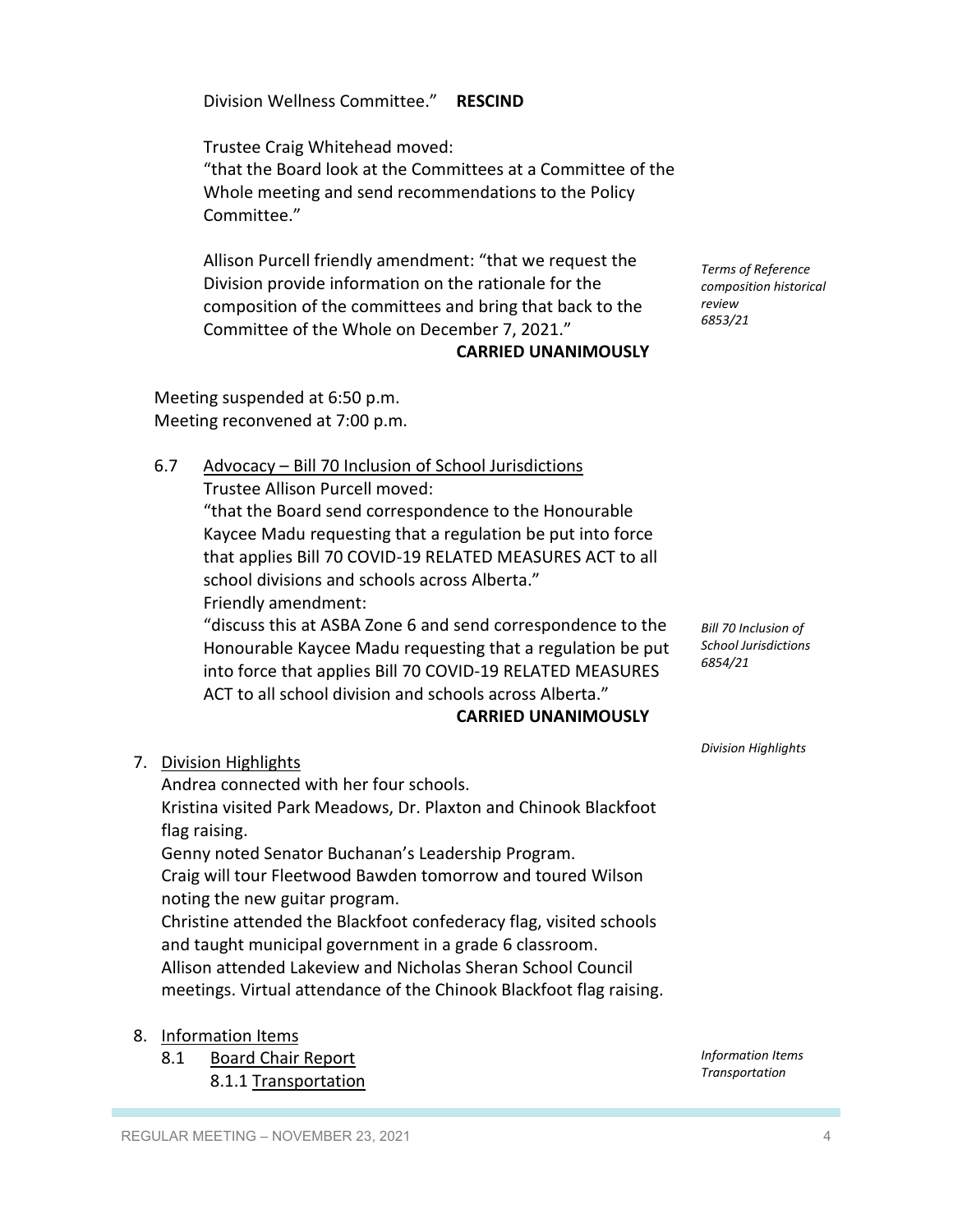Parents have concerns with transportation. We are making efforts to keep our kids safe and getting our students to school on time. Communication is not always consistent. There is a driver shortage. We continue to work with Southland to refine communication. Cheryl Shimbashi is our Transportation Coordinator.

## 8.2 Associate Superintendent Report

| 8.Z |       | <u>Associate Superintendent Reports</u><br>8.2.1 Business and Operations<br>Associate Superintendent Christine Lee provided a<br>written Business and Operations report.                                                                                                                                                                                                                                                                                                       | Associate<br>Superintendent<br>Reports<br>Business and<br><b>Operations</b> |
|-----|-------|--------------------------------------------------------------------------------------------------------------------------------------------------------------------------------------------------------------------------------------------------------------------------------------------------------------------------------------------------------------------------------------------------------------------------------------------------------------------------------|-----------------------------------------------------------------------------|
|     |       | 8.2.2 Instructional Services<br>Associate Superintendent Morag Asquith provided a<br>written Instructional Services report.                                                                                                                                                                                                                                                                                                                                                    | <b>Instructional Services</b>                                               |
|     |       | 8.2.3 Human Resources<br>Associate Superintendent Mike Nightingale provided a<br>written Human Resources report.                                                                                                                                                                                                                                                                                                                                                               | <b>Human Resources</b>                                                      |
| 8.3 |       | <b>Superintendent Reports</b><br>8.3.1 Board Priorities Report<br>Board Priorities were included in the agenda.                                                                                                                                                                                                                                                                                                                                                                | Superintendent Report<br><b>Board Priorities</b>                            |
|     | 8.3.2 | <b>COVID Update</b><br>Updates will be available on the website. As context<br>changes occur, schools respond. The Division is guided<br>by Alberta Health Services and government. Restriction<br>Exemption Program (REP) serves as a base for anything<br>outside of curriculum delivery. School councils and<br>parents can connect with administrators to support<br>schools. Secondary Principals and Executive Council<br>meet bi-weekly to review REP at school events. | COVID Update                                                                |
|     | 8.3.3 | <b>Acknowledgements of Excellence</b><br>Victoria Park, Gilbert Paterson and General Stewart<br>were showcased.                                                                                                                                                                                                                                                                                                                                                                | Acknowledgements of<br>Excellence                                           |
|     | 8.3.4 | <b>Town Hall Meeting</b><br>Town Hall will be a virtual event on February 1, 2022.<br>The topic will be determined at the next meeting.<br>Community Engagement Committee will meet. Trustees                                                                                                                                                                                                                                                                                  | <b>Town Hall Meeting</b>                                                    |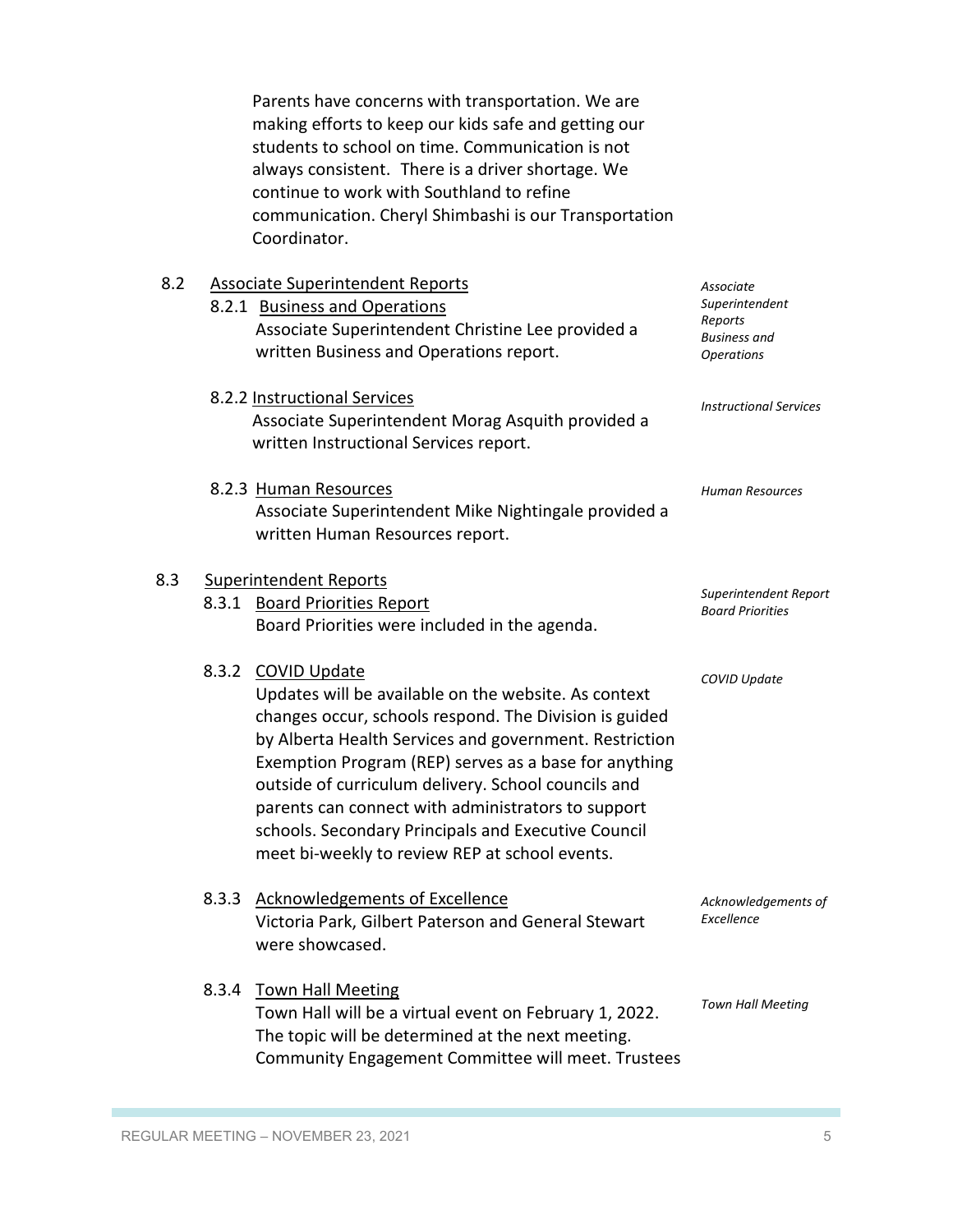move between rooms to listen to conversations.

| 8.3.5                          | <b>Annual Board Planning Retreat</b><br>The Board determined that the annual planning retreat<br>will be held in Lethbridge. | <b>Annual Board Planning</b><br>Retreat |
|--------------------------------|------------------------------------------------------------------------------------------------------------------------------|-----------------------------------------|
|                                |                                                                                                                              | Calendar of Events                      |
| 8.3.6                          | <b>Calendar of Events</b>                                                                                                    |                                         |
|                                | Additions/changes:                                                                                                           |                                         |
|                                |                                                                                                                              |                                         |
|                                | December 6 Facilities Committee                                                                                              |                                         |
|                                | December 7 Committee of the Whole                                                                                            |                                         |
|                                | December 7 Superintendent Evaluation Committee                                                                               |                                         |
|                                | December 8 Policy Advisory Committee                                                                                         |                                         |
|                                | January 19 ASBA Zone 6 Meeting                                                                                               |                                         |
|                                |                                                                                                                              | Reports                                 |
| 9.<br><u>Reports</u>           |                                                                                                                              | ASBA Zone 6                             |
|                                | 9.1 ASBA Zone 6 Meeting - November 4, 2021                                                                                   |                                         |
|                                | Trustee Allison Purcell provided a written report from the                                                                   |                                         |
|                                | ASBA Zone 6 meeting held November 4, 2021.                                                                                   |                                         |
|                                |                                                                                                                              |                                         |
|                                | 9.2 Division School Council - November 8 2021                                                                                | <b>Division School Council</b>          |
|                                |                                                                                                                              |                                         |
|                                | Trustee Allison Purcell provided a written report from the                                                                   |                                         |
|                                | Division School Council meeting held November 8, 2021.                                                                       |                                         |
|                                | 9.3 Policy Advisory Committee - November 10, 2021                                                                            | <b>Policy Advisory</b>                  |
|                                | Trustee Craig Whitehead provided a written report from the                                                                   | Committee                               |
|                                |                                                                                                                              |                                         |
|                                | Policy Advisory Committee meeting held November 10, 2021.                                                                    |                                         |
|                                | 9.4 ASBA Fall General Meeting - November 14 to 16, 2021                                                                      | ASBA FGM                                |
|                                | Trustee Kristina Larkin provided a written report from the                                                                   |                                         |
|                                | ASBA Fall General meeting held November 14 to 16, 2021.                                                                      |                                         |
|                                |                                                                                                                              |                                         |
|                                | 9.5 Audit Committee - November 16, 2021                                                                                      | <b>Audit Committee</b>                  |
|                                | Trustee Tyler Demers provided a written report from the Audit                                                                |                                         |
|                                | Committee meeting held November 16, 2021.                                                                                    |                                         |
|                                |                                                                                                                              |                                         |
| 10. Correspondence Sent        |                                                                                                                              | Correspondence Sent                     |
|                                | 10.1 Student Advocacy letter - November 17, 2021                                                                             | Student Advocacy<br>Letter              |
|                                |                                                                                                                              |                                         |
|                                | 11. Correspondence Received                                                                                                  | Correspondence<br>Received              |
| 11.1                           | Chinook's Edge - November 17, 2021                                                                                           | Chinook's Edge                          |
| 11.2                           |                                                                                                                              | <b>Brooklyn Oviatt</b>                  |
|                                | Brooklyn Oviatt - email sent to Trustees                                                                                     |                                         |
| Trustee Christine Light moved: |                                                                                                                              | Adjourn to In-Camera                    |
|                                | <b>CARRIED UNANIMOUSLY</b>                                                                                                   | 6855/21                                 |
|                                | "to adjourn to In-Camera at 8:38 p.m."                                                                                       |                                         |